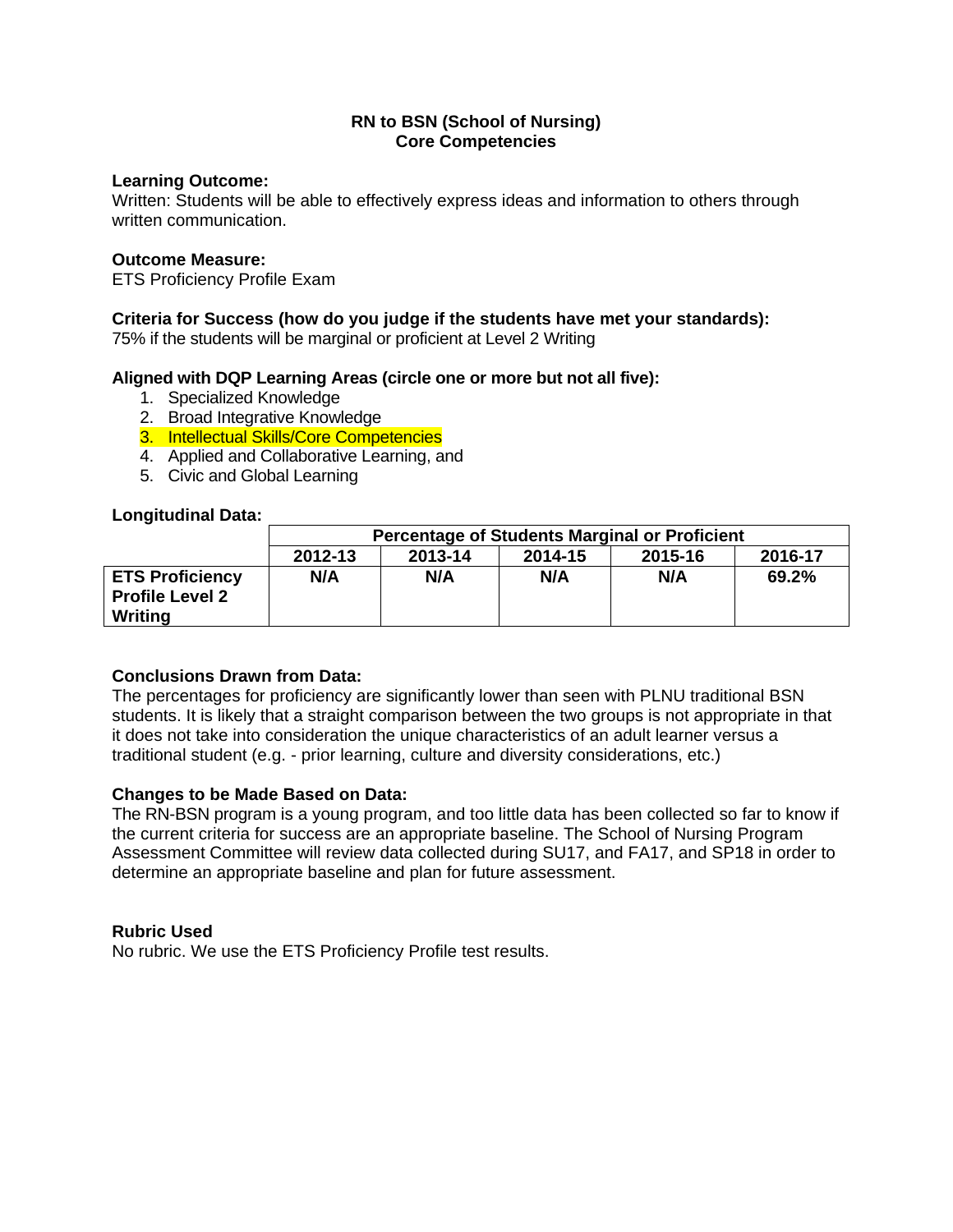## **Learning Outcome:**

Oral: Students will be able to effectively express ideas and information to others through oral communication.

## **Outcome Measures:**

## **NRS 440: Creative Project revisited**

Using the Creative Project completed in NRS 350, student will reflect and apply recent learning and development to the vocation of nursing. Students will "revisit" their purpose and choice of the creative project completed during their first term to reflect on how this project influenced or shaped their ideas for "professional" nursing practice.

## **NRS 440: EBP Presentation**

Students synthesize Evidence Based Practice (EBP) Phases I and II (completed in previous NRS courses) with Phase III into final presentation of EBP Proposal.

# **Criteria for Success (how do you judge if the students have met your standards):**

75% of students will show achievement at the Developed or Highly Developed levels

## **Aligned with DQP Learning Areas (circle one or more but not all five):**

- 1. Specialized Knowledge
- 2. Broad Integrative Knowledge
- 3. Intellectual Skills/Core Competencies
- 4. **Applied and Collaborative Learning.** and
- 5. Civic and Global Learning

## **Longitudinal Data:**

| <b>Course/Assignment</b>       | <b>Semester</b> | N  | <b>Percentage of Students Developed</b><br>or Highly Developed |
|--------------------------------|-----------------|----|----------------------------------------------------------------|
| NRS 440/Creative Project       | Fall 2016       | NA | <b>NA</b>                                                      |
| NRS 440/Creative Project       | Spring 2017     | 21 | 95%                                                            |
| <b>NRS440/EBP</b> Presentation | Fall 2016       | NA | <b>NA</b>                                                      |
| <b>NRS440/EBP</b> Presentation | Spring 2017     | NA | NA                                                             |

We have had multiple challenges with technology and the development of assessment procedures for the RN-BSN program, due to this being a new program and report. NRS440 data for FA16 and NRS 440 EBP Presentation data SP17 are not available.

## **Conclusions Drawn from Data:**

Creative Project – Students successfully met the benchmark for Spring 2017. EBP Presentation – N/A

## .**Changes to be Made Based on Data:**

The RN-BSN program is a young program, and too little data has been collected so far to know if the current criteria for success are an appropriate baseline. The School of Nursing Program Assessment Committee will review data collected during SU17, FA17, and SP18 in order to determine an appropriate baseline and plan for future assessment.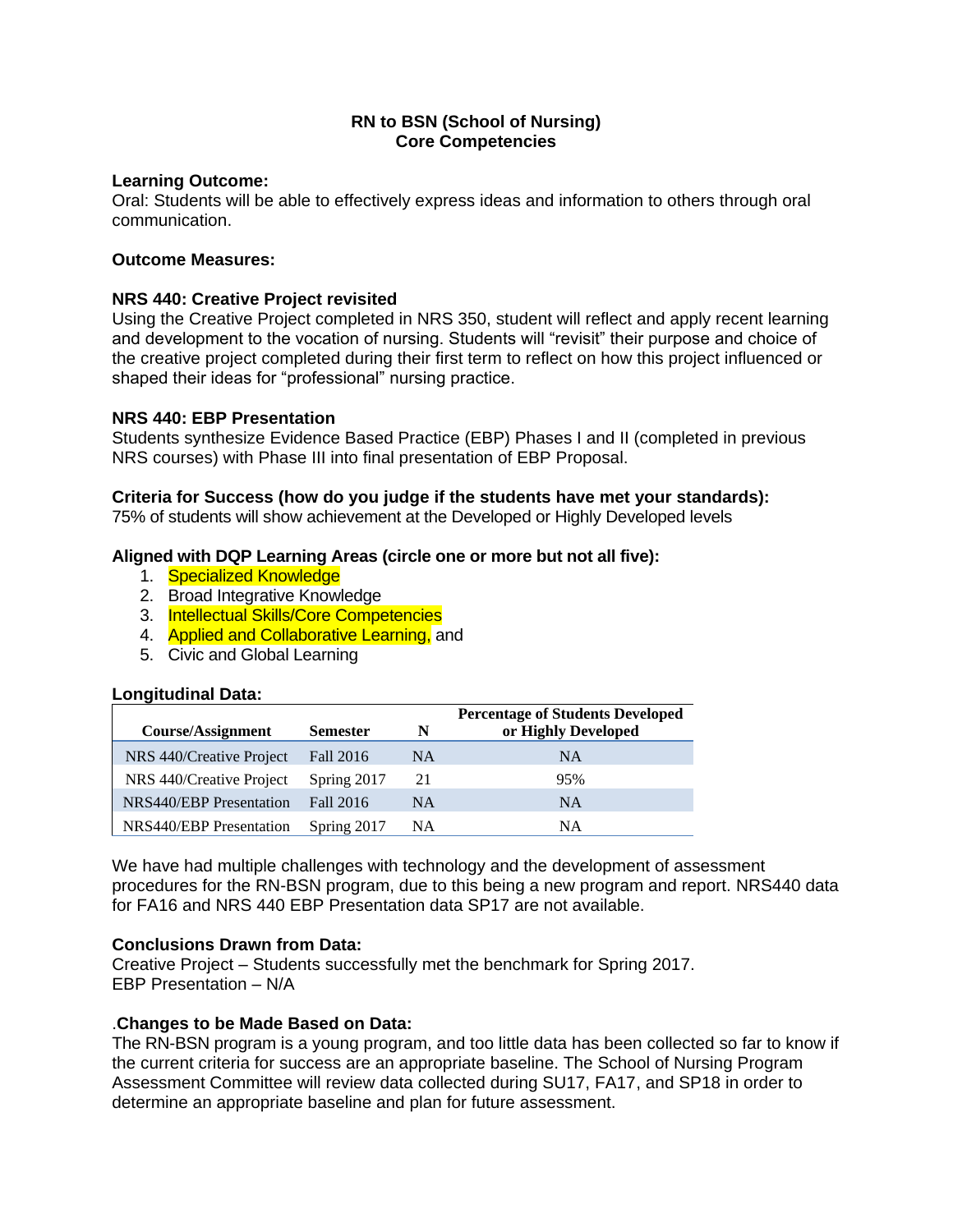### **Rubric Used**

Creative Project Revisited Assignment Rubric EBP Phase III Project Assignment Rubric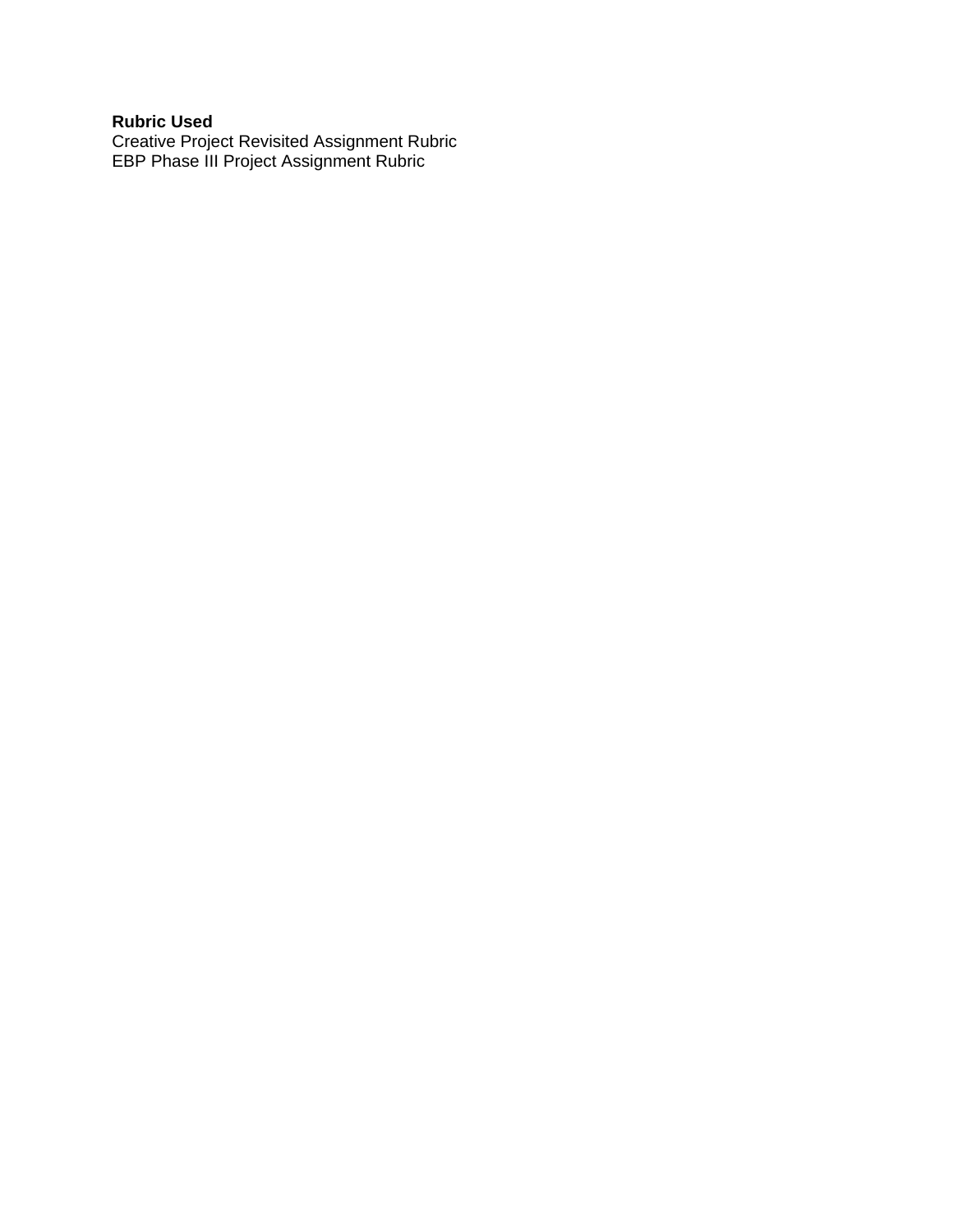## **Learning Outcome:**

Information Literacy: Students will be able to access and cite information as well as evaluate the logic, validity, and relevance of information from a variety of sources

### **Outcome Measure:**

## **NRS 440: EBP Project**

Students synthesize Evidence Based Practice (EBP) Phases I and II (completed in previous NRS courses) with Phase III into final written EBP Proposal.

## **Criteria for Success (how do you judge if the students have met your standards):**

75% of students will show achievement at the Developed or Highly Developed levels

## **Aligned with DQP Learning Areas (circle one or more but not all five):**

- 1. Specialized Knowledge
- 2. Broad Integrative Knowledge
- 3. Intellectual Skills/Core Competencies
- 4. Applied and Collaborative Learning, and
- 5. Civic and Global Learning

#### **Longitudinal Data:**

We have had multiple challenges with technology and the development of assessment procedures for the RN-BSN program, due to this being a new program and report. Data for the SP17 semester is not available.

| <b>Course/Assignment</b> | <b>Semester</b> | N  | <b>Percentage of Students Developed</b><br>or Highly Developed |
|--------------------------|-----------------|----|----------------------------------------------------------------|
| NRS440/EBP Project       | Fall 2016       | NΑ | <b>NA</b>                                                      |
| NRS440/EBP Project       | Spring 2017     | 20 | 85%                                                            |

## **Conclusions Drawn from Data:**

Students successfully met the benchmark for Spring 2017.

## .**Changes to be Made Based on Data:**

The RN-BSN program is a young program, and too little data has been collected so far to know if the current criteria for success are an appropriate baseline. The School of Nursing Program Assessment Committee will review data collected during SU17, and FA17, and SP18 in order to determine an appropriate baseline and plan for future assessment.

## **Rubric Used**

EBP Phase III Project Assignment Rubric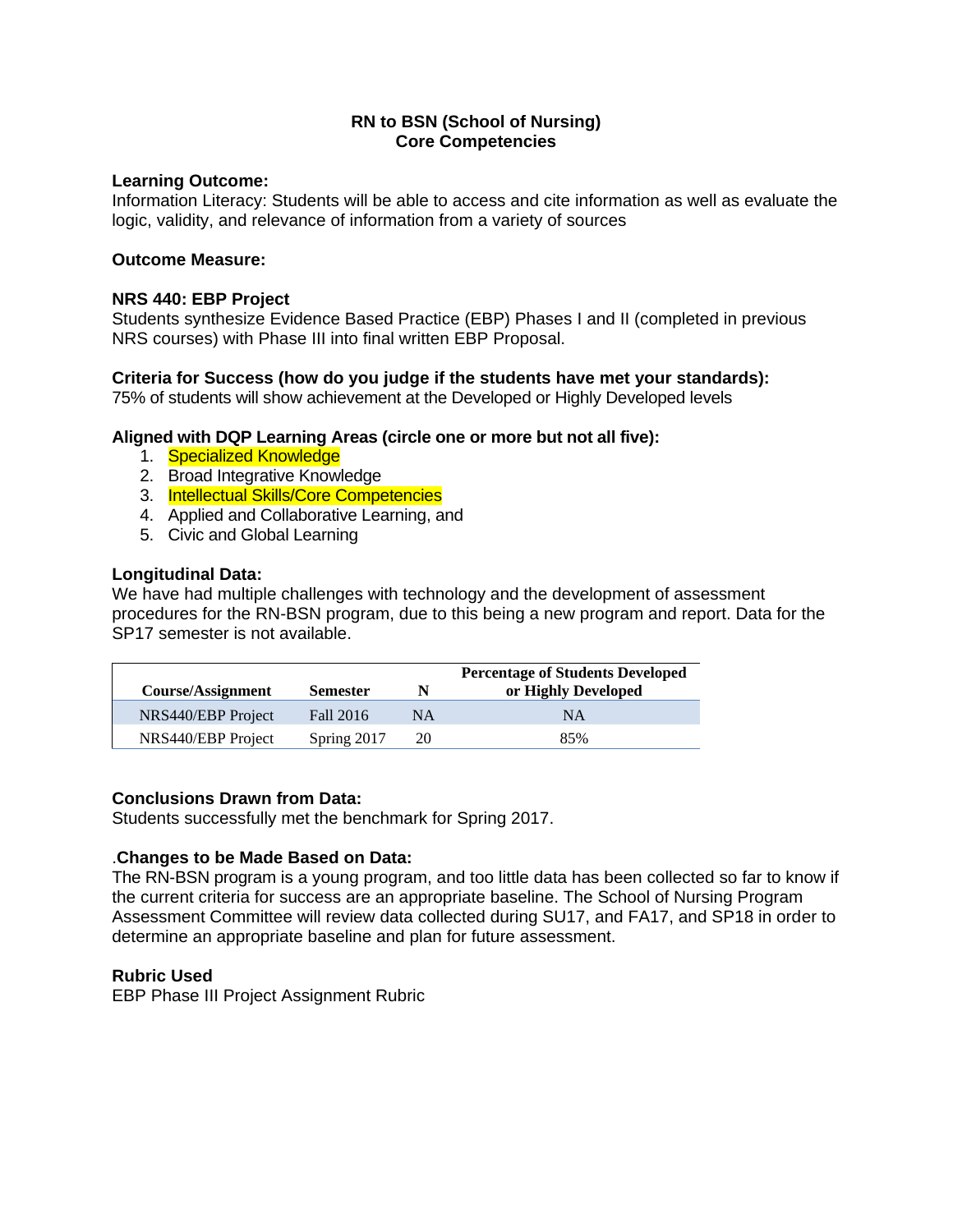### **Learning Outcome:**

Critical Thinking: Students will be able to examine, critique and synthesize information in order to arrive at reasoned conclusions.

#### **Outcome Measure:**

ETS Proficiency Profile Exam

## **Criteria for Success (how do you judge if the students have met your standards):**

75% if the students will be marginal or proficient at Level 2 Reading/Critical Thinking

## **Aligned with DQP Learning Areas (circle one or more but not all five):**

- 1. Specialized Knowledge
- 2. Broad Integrative Knowledge
- 3. Intellectual Skills/Core Competencies
- 4. Applied and Collaborative Learning, and
- 5. Civic and Global Learning

#### **Longitudinal Data:**

|                          | <b>Percentage of Students Marginal or Proficient</b> |         |         |         |         |
|--------------------------|------------------------------------------------------|---------|---------|---------|---------|
|                          | 2012-13                                              | 2013-14 | 2014-15 | 2015-16 | 2016-17 |
| <b>ETS Proficiency</b>   | N/A                                                  | N/A     | N/A     | N/A     | 84.6%   |
| <b>Profile Level 2</b>   |                                                      |         |         |         |         |
| <b>Critical Thinking</b> |                                                      |         |         |         |         |

## **Conclusions Drawn from Data:**

The percentages for proficiency are lower than seen with PLNU traditional BSN students. It is likely that a straight comparison between the two groups is not appropriate in that it does not take into consideration the unique characteristics of an adult learner versus a traditional student (e.g. - prior learning, culture and diversity considerations, etc.)

## **Changes to be Made Based on Data:**

The RN-BSN program is a young program, and too little data has been collected so far to know if the current criteria for success are an appropriate baseline. The School of Nursing Program Assessment Committee will review data collected during SU17, and FA17, and SP18 in order to determine an appropriate baseline and plan for future assessment.

#### **Rubric Used**

No rubric. We use the ETS Proficiency Profile test results.